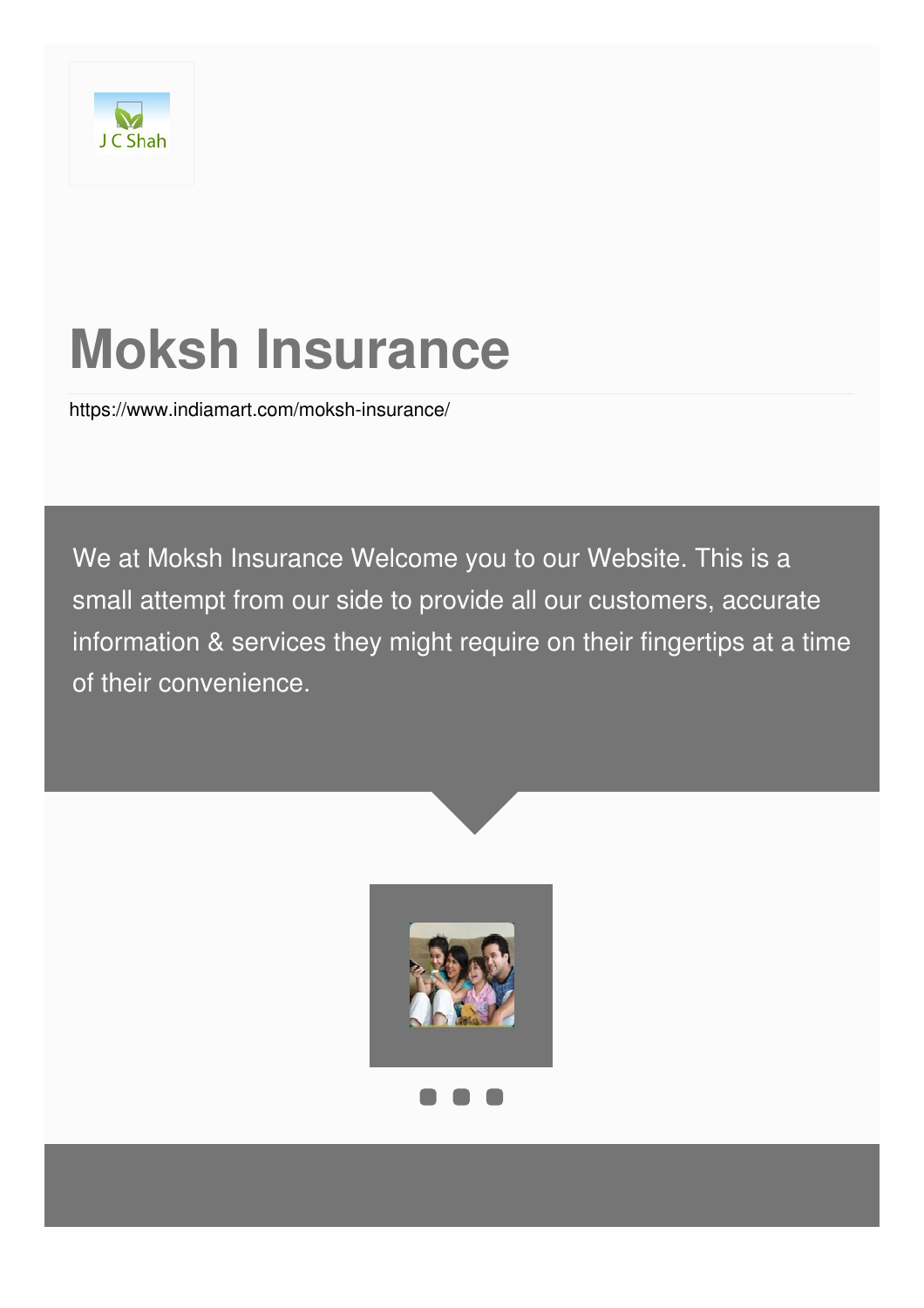### About Us

We at Moksh Insurance Welcome you to our Website. This is a small attempt from our side to provide all our customers, accurate information & services they might require on their fingertips at a time of their convenience.

Moksh Insurance is formed by its CEO, Mr. Jitendra C Shah. Born on 1955 in a small village called Madana (Gadh), Taluka-Palanpur, North Gujarat. His father being Diamond Marchant, he too started his career in Diamond Market but soon realize his calling in an Insurance World & started his own LIC Agency in July, 1986.Today with 28 years in the Industry Mr. Shah has been able to carve out successful path in this competitive market. Today, in Diamond Market he is known as "Jitubhai LIC" because of his extensive work in providing Insurance services to diamond marchants at Surat.From his early career as a LIC agent he would provide in depth knowledge & working of Insurance to his relatives, friends to be able to help them with their Investments & its importance to their social Life. With this customer centric approach more than 1200 families & more than 4,800 policies are covered by him which speaks volume to his stupendous successFollowing Father's foot step his Son Mr. Viral J Shah also decided to join the business of Insurance with the aim of providing more opportunities, more benefits to their existing clients & to be future clients. Mr. Viral Shah also works with New India Assurance Co. Ltd. Since April 1999. Thus by...

> **For more information, please visit** <https://www.indiamart.com/moksh-insurance/aboutus.html>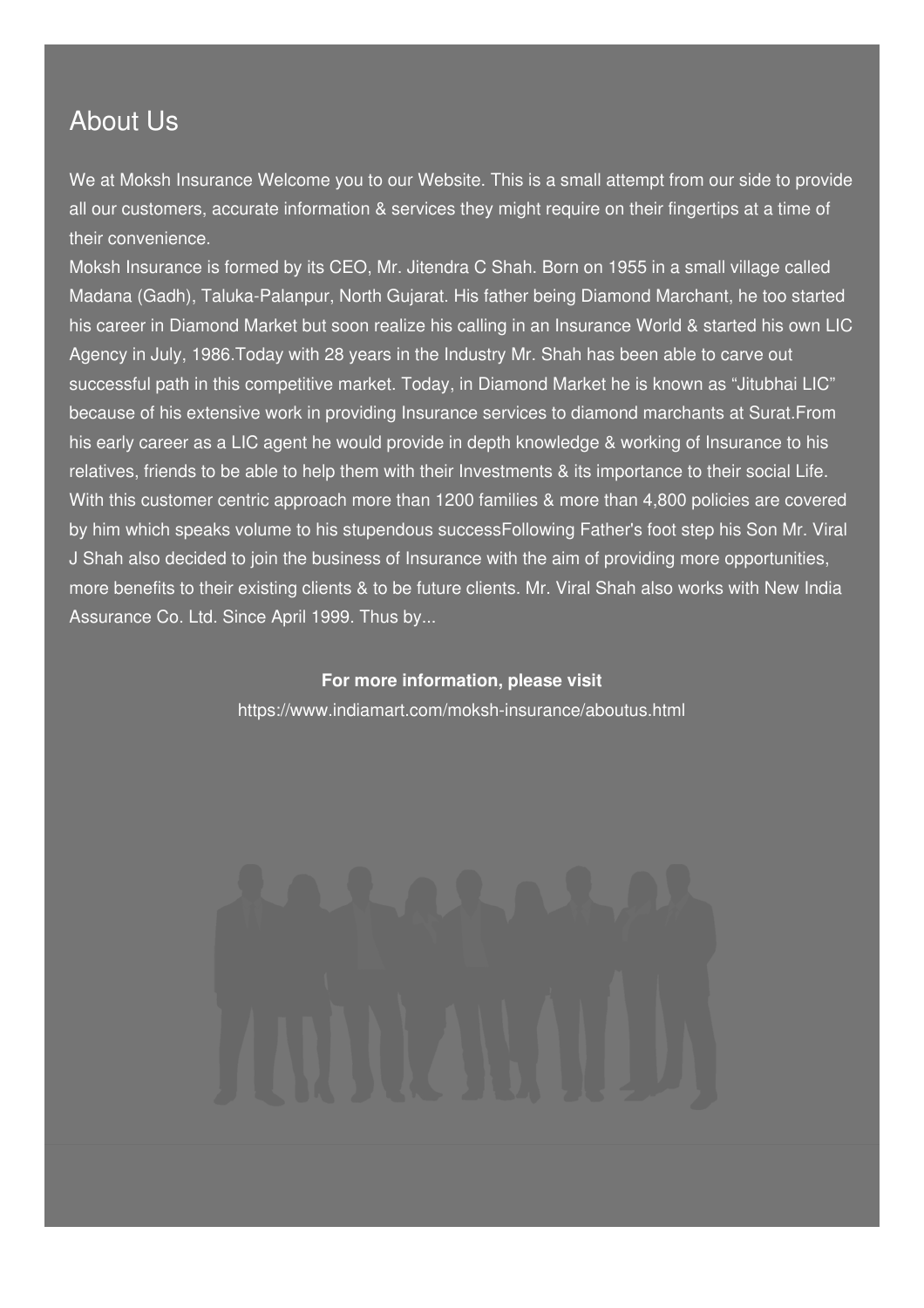#### **OTHER SERVICES**



**Endowment Plan** 



Child Protection Plan



**Retirement Solution** 



**Health Insurance Plans**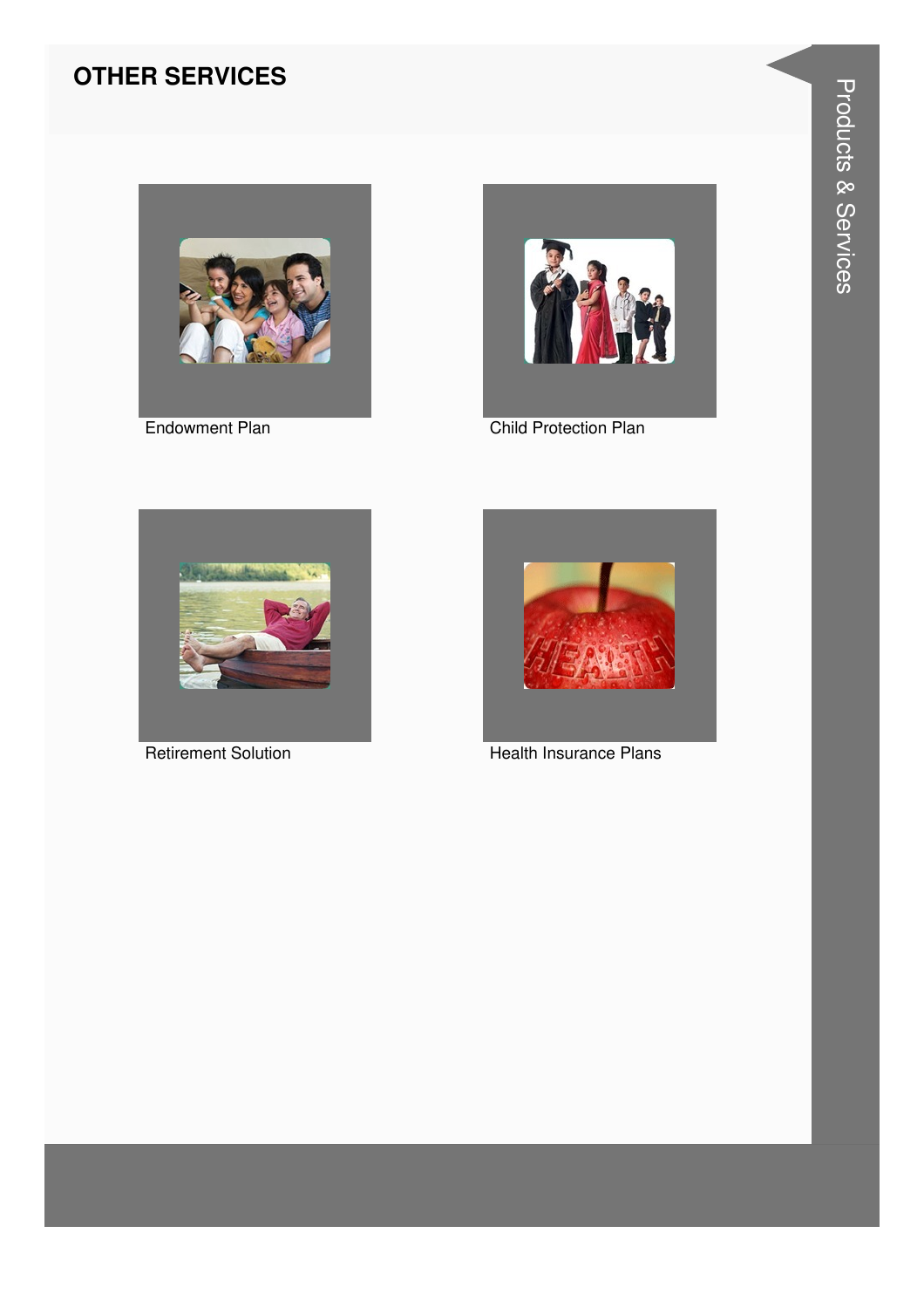## Factsheet

Nature of Business **in the Consultants** :Consultants